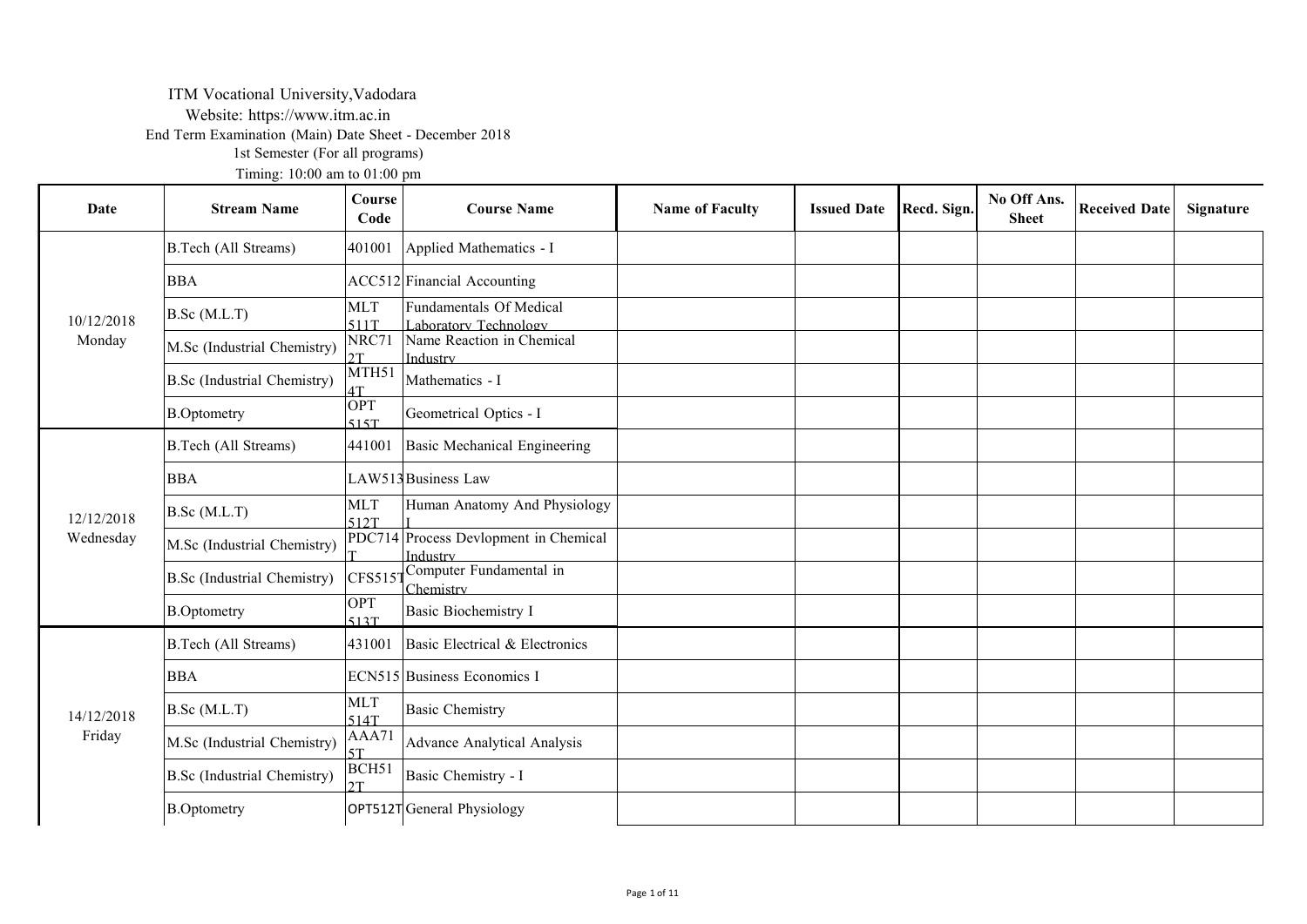## ITM Vocational University,Vadodara

Website: https://www.itm.ac.in

End Term Examination (Main) Date Sheet - December 2018

1st Semester (For all programs)

Timing: 10:00 am to 01:00 pm

| Date                    | <b>Stream Name</b>                 | Course<br>Code     | <b>Course Name</b>                                               | <b>Name of Faculty</b> | <b>Issued Date</b> | Recd. Sign. | No Off Ans.<br><b>Sheet</b> | <b>Received Date</b> | Signature |
|-------------------------|------------------------------------|--------------------|------------------------------------------------------------------|------------------------|--------------------|-------------|-----------------------------|----------------------|-----------|
|                         | <b>B.Tech (All Streams)</b>        | 401002             | Applied Science - 01                                             |                        |                    |             |                             |                      |           |
|                         | <b>BBA</b>                         |                    | FIN516 Business Mathematics                                      |                        |                    |             |                             |                      |           |
| 17/12/2018              | B.Sc(M.L.T)                        | <b>MLT</b><br>513T | <b>Bioinstrumentation And</b><br><b>Bioanalytical Techniques</b> |                        |                    |             |                             |                      |           |
| Monday                  | M.Sc (Industrial Chemistry)        | <b>IOP713</b>      | Industrial Operations                                            |                        |                    |             |                             |                      |           |
|                         | <b>B.Sc</b> (Industrial Chemistry) | <b>ICH511</b>      | Indsutrial Chemistry - I                                         |                        |                    |             |                             |                      |           |
|                         | <b>B.Optometry</b>                 | OPT<br>511T        | General Anatomy                                                  |                        |                    |             |                             |                      |           |
|                         | <b>B.Tech (All Streams)</b>        | 411001             | Basic Civil Engineering                                          |                        |                    |             |                             |                      |           |
|                         | <b>B.Optometry</b>                 |                    | CFO515 <sup>Computer</sup> Fundamental in<br>Optometry           |                        |                    |             |                             |                      |           |
| 19/12/2018<br>Wednesday | B.Sc(M.L.T)                        |                    | CFM5151 Computer Fundamental in MLT                              |                        |                    |             |                             |                      |           |
|                         | <b>B.Sc</b> (Industrial Chemistry) |                    | $\overline{\text{PHY513}}$ Physics - I                           |                        |                    |             |                             |                      |           |
|                         | <b>BBA</b>                         |                    | MGT524 Environmental Studies                                     |                        |                    |             |                             |                      |           |
|                         | <b>B.Tech (All Streams)</b>        | 401003             | Communication Skill                                              |                        |                    |             |                             |                      |           |
|                         | <b>B.Optometry</b>                 |                    | CMS516 Comunication Skill - I                                    |                        |                    |             |                             |                      |           |
| 21/12/2018<br>Friday    | B.Sc(M.L.T)                        | CMS51<br>6T        | Communicative Skill - I                                          |                        |                    |             |                             |                      |           |
|                         | M.Sc (Industrial Chemistry)        | CRH71<br>1T        | Clinical Research                                                |                        |                    |             |                             |                      |           |
|                         | <b>B.Sc</b> (Industrial Chemistry) | CMS51<br>6Т        | Communication Skill - I                                          |                        |                    |             |                             |                      |           |
| 24/12/2018<br>Monday    | <b>B.Optometry</b>                 | OPT<br>514T        | Nutrition                                                        |                        |                    |             |                             |                      |           |

**Note:**

1. Student shall entered in the examination room 15 minutes before the start of exam.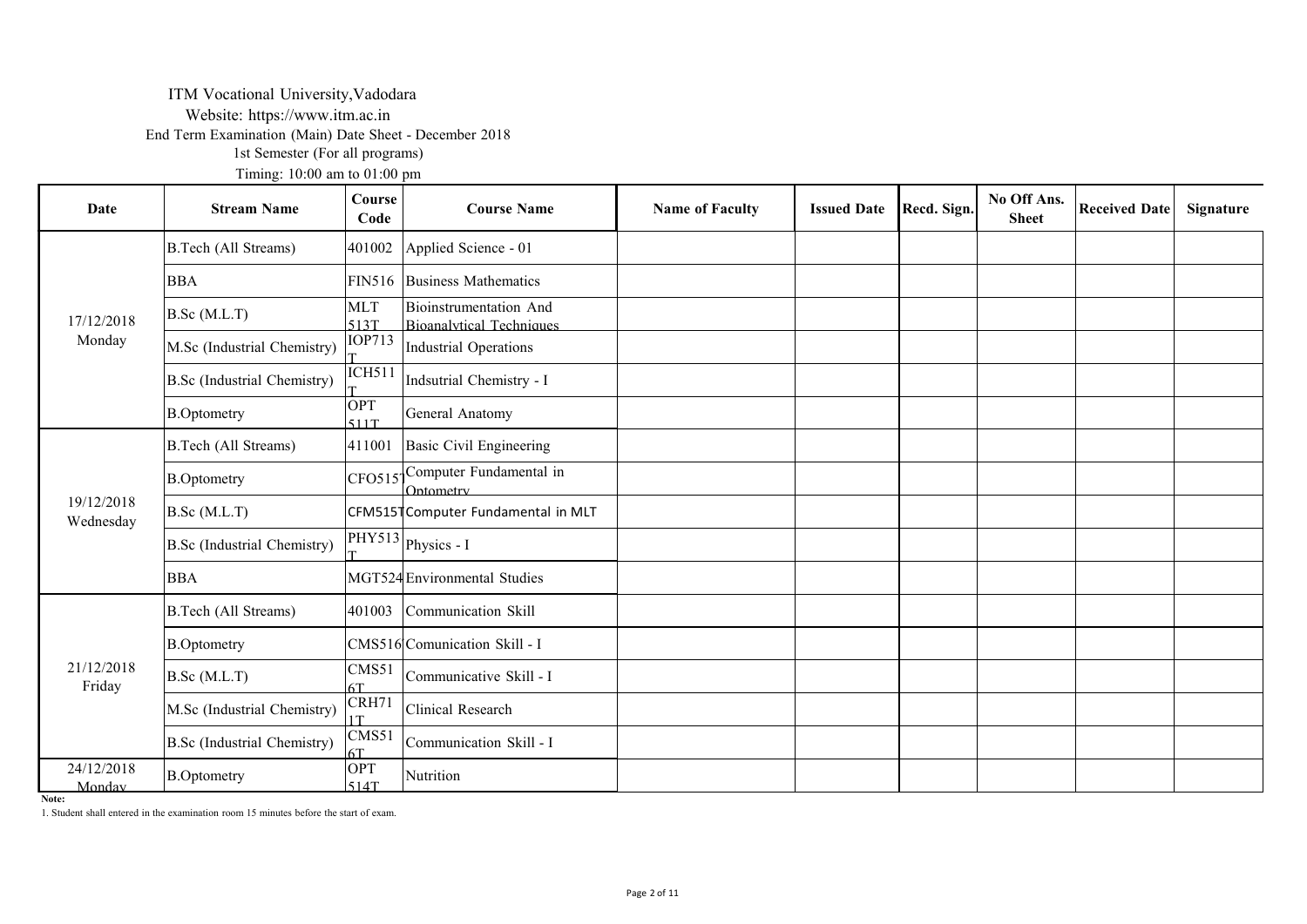## ITM Vocational University,Vadodara Website: https://www.itm.ac.in End Term Examination (Main) Date Sheet - December 2018 1st Semester (For all programs)

Timing: 10:00 am to 01:00 pm

| Off Ans.<br>$\bf No$<br>Course<br><b>Issued Date</b><br><b>Name of Faculty</b><br>Date<br><b>IRecd.</b><br>' Dater<br>Sign.<br>$\sim \cdot$<br>Received<br><b>Course Name</b><br>Stream Name<br>Signature<br>$\sim$<br>Code<br>энее. |
|--------------------------------------------------------------------------------------------------------------------------------------------------------------------------------------------------------------------------------------|
|--------------------------------------------------------------------------------------------------------------------------------------------------------------------------------------------------------------------------------------|

2. Any electronics device Such as Smart / Digital Watches, mobile phones, Bluetooth devices, head phones (including micro & wireless), buttonhole cameras, scanner, storage devices, I-Pod, Pager / etc. are not allowed in the examination room.

3. Above date sheet is available on University Website also.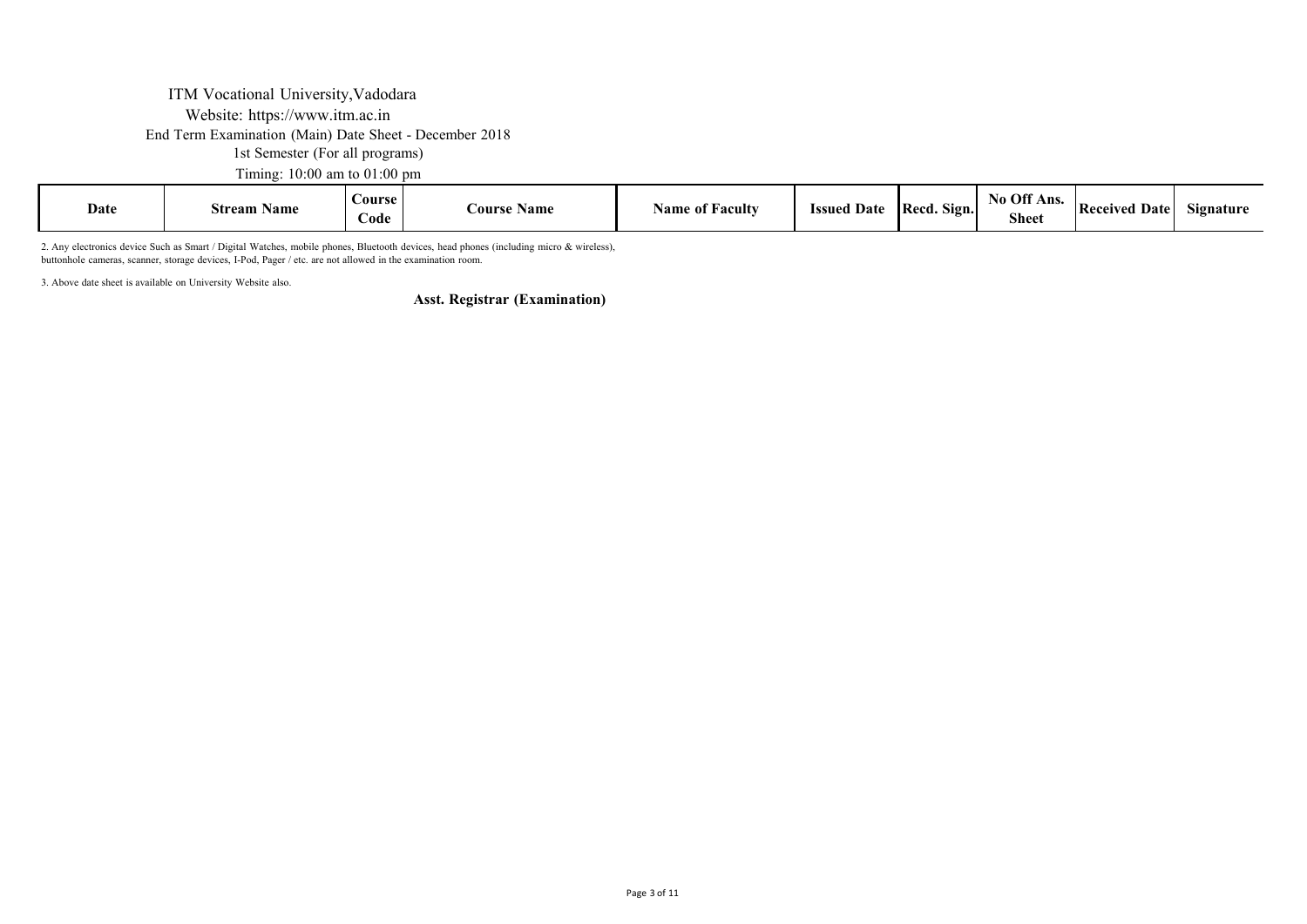### ITM Vocational University, Vadodara Website: https://www.itm.ac.in End Term Examination (Main) Date Sheet - December 2018 3rd Semester (For all programs) Timing: 10:00 am to 01:00 pm

| Date                    | <b>Stream Name</b>                 | Course<br>Code  | <b>Course Name</b>                             | <b>Name of Faculty</b> | <b>Issued</b><br>Date | Recd. Sign. | No Off Ans.<br><b>Sheet</b> | Received<br><b>Date</b> | Signature |
|-------------------------|------------------------------------|-----------------|------------------------------------------------|------------------------|-----------------------|-------------|-----------------------------|-------------------------|-----------|
|                         | B.Tech (C.E)                       | 300301          | Applied Mathematics-III                        |                        |                       |             |                             |                         |           |
|                         | B.Tech (C.S.E)                     | 300301          | Applied Mathematics-III                        |                        |                       |             |                             |                         |           |
|                         | B.Tech (E.E.E)                     | 300301          | Applied Mathematics-III                        |                        |                       |             |                             |                         |           |
|                         | <b>B.Tech</b> (Mechatronics)       | 300301          | Applied Mathematics-III                        |                        |                       |             |                             |                         |           |
|                         | B.Tech (M.E)                       | 300301          | <b>Applied Mathematics-III</b>                 |                        |                       |             |                             |                         |           |
| 10/12/2018<br>Monday    | <b>MBA</b>                         | <b>FIN931</b>   | Financial Market , Instruments and Market Risk |                        |                       |             |                             |                         |           |
|                         | MBA (FM)                           | <b>FIN937</b>   | Insurance Management                           |                        |                       |             |                             |                         |           |
|                         | <b>BBA</b>                         | MGT631          | Production Methods                             |                        |                       |             |                             |                         |           |
|                         | B.Sc (M.L.T)                       | <b>MLT613T</b>  | Parasitology                                   |                        |                       |             |                             |                         |           |
|                         | <b>B.Sc</b> (Industrial Chemistry) | INC535T         | Inorganic Chemistry                            |                        |                       |             |                             |                         |           |
|                         | <b>B.Optometry</b>                 | <b>OPT 615T</b> | Visual Optics I                                |                        |                       |             |                             |                         |           |
|                         | B.Tech (C.E)                       | 301307          | <b>Basic Principal of Planning</b>             |                        |                       |             |                             |                         |           |
|                         | B.Tech (C.S.E)                     | 302301          | Object Oriented Programming Technology         |                        |                       |             |                             |                         |           |
|                         | B.Tech (E.E.E)                     | 303301          | <b>Electronics Devices And Circuits</b>        |                        |                       |             |                             |                         |           |
|                         | <b>B.Tech</b> (Mechatronics)       | 303301          | Electronics Devices And Circuits               |                        |                       |             |                             |                         |           |
|                         | B.Tech (M.E)                       | 304303          | Manufacturing Process -1                       |                        |                       |             |                             |                         |           |
| 12/12/2018<br>Wednesday | MBA                                | <b>FIN932</b>   | Corporate Finance                              |                        |                       |             |                             |                         |           |
|                         | MBA (FM)                           | <b>FIN936</b>   | <b>Treasury Management</b>                     |                        |                       |             |                             |                         |           |
|                         | <b>BBA</b>                         | <b>HRM632</b>   | Manpower Management                            |                        |                       |             |                             |                         |           |
|                         | B.Sc (M.L.T)                       | MLT 611T        | Hematology and Immunohematology                |                        |                       |             |                             |                         |           |
|                         | <b>B.Sc</b> (Industrial Chemistry) | <b>TOF531T</b>  | Transport Of Fluid                             |                        |                       |             |                             |                         |           |
|                         | <b>B.Optometry</b>                 | OPT613T         | Optometric Instruments                         |                        |                       |             |                             |                         |           |
|                         | B.Tech (C.E)                       | 301302          | Fluid Mechanics -I                             |                        |                       |             |                             |                         |           |
|                         | B.Tech (C.S.E)                     | 302303          | Data Structure                                 |                        |                       |             |                             |                         |           |
|                         | B.Tech (E.E.E)                     | 305302          | Fluid Mechanics & Hydrolic Machinary           |                        |                       |             |                             |                         |           |
|                         | <b>B.Tech</b> (Mechatronics)       | 305301          | Digital Electronics                            |                        |                       |             |                             |                         |           |
|                         | B.Tech (M.E)                       | 304301          | <b>Engineering Thermodynamics</b>              |                        |                       |             |                             |                         |           |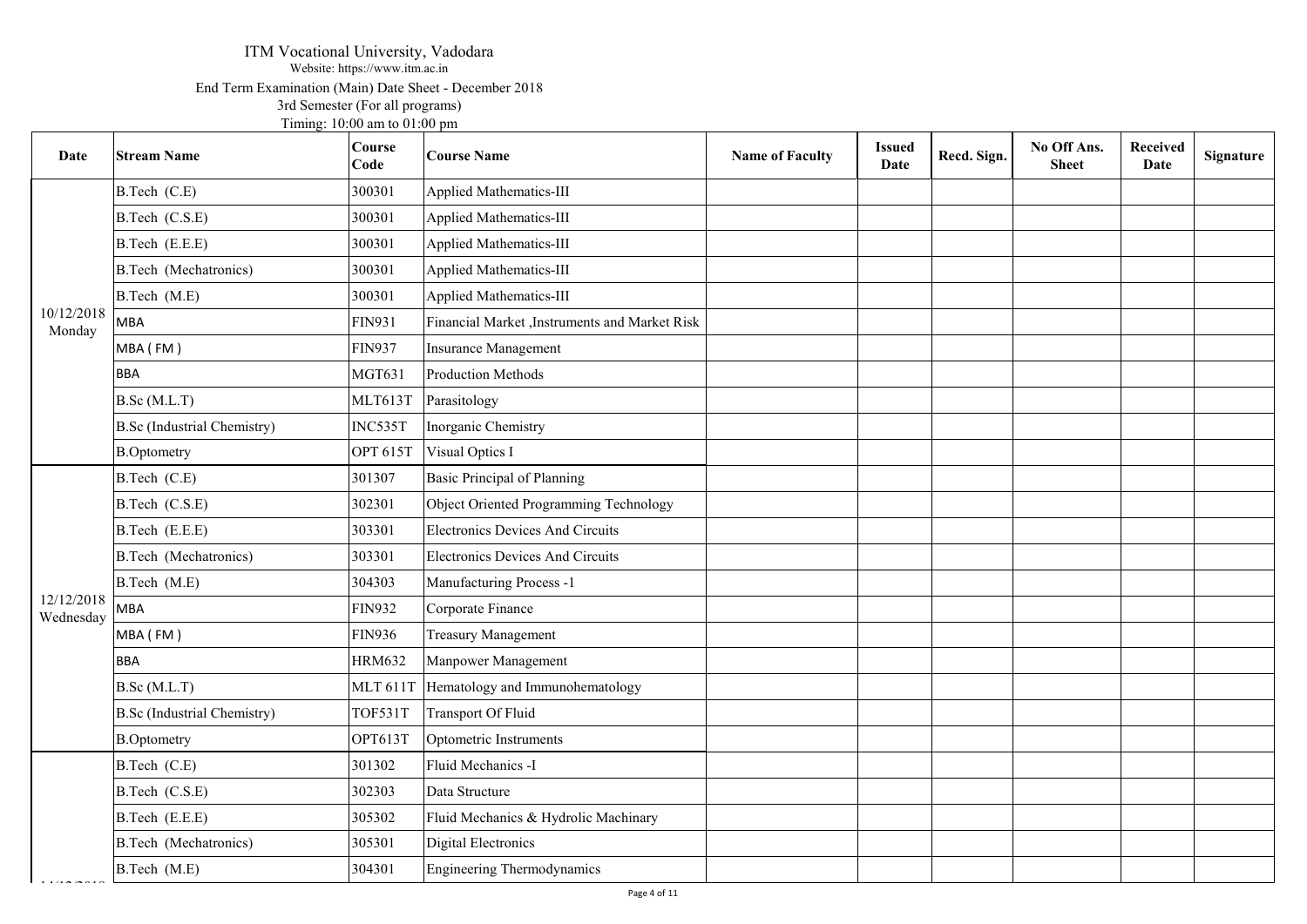### ITM Vocational University, Vadodara Website: https://www.itm.ac.in End Term Examination (Main) Date Sheet - December 2018 3rd Semester (For all programs) Timing: 10:00 am to 01:00 pm

| Date                    | <b>Stream Name</b>                 | Course<br>Code  | <b>Course Name</b>                                              | <b>Name of Faculty</b> | <b>Issued</b><br>Date | Recd. Sign. | No Off Ans.<br><b>Sheet</b> | Received<br>Date | Signature |
|-------------------------|------------------------------------|-----------------|-----------------------------------------------------------------|------------------------|-----------------------|-------------|-----------------------------|------------------|-----------|
| 14/12/2018<br>Friday    | MBA                                | <b>FIN934</b>   | <b>Financial Planning</b>                                       |                        |                       |             |                             |                  |           |
|                         | MBA (FM)                           | <b>FIN934</b>   | Financial Planning                                              |                        |                       |             |                             |                  |           |
|                         | <b>BBA</b>                         | <b>MKT633</b>   | Marketing Concepts                                              |                        |                       |             |                             |                  |           |
|                         | B.Sc (M.L.T)                       | MLT612T         | Immunology and Serology                                         |                        |                       |             |                             |                  |           |
|                         | <b>B.Sc</b> (Industrial Chemistry) | CMS536T         | Communication Skills - III                                      |                        |                       |             |                             |                  |           |
|                         | <b>B.Optometry</b>                 | <b>OPT 614T</b> | Clinical Examination Of Visual System                           |                        |                       |             |                             |                  |           |
|                         | B.Tech (C.E)                       | 301301          | <b>Strength Of Materials</b>                                    |                        |                       |             |                             |                  |           |
|                         | B.Tech (C.S.E)                     | 302302          | Computer Architecture & Organization                            |                        |                       |             |                             |                  |           |
|                         | B.Tech (E.E.E)                     | 303302          | Electrical, Electronics Measurement &                           |                        |                       |             |                             |                  |           |
|                         | <b>B.Tech</b> (Mechatronics)       | 301301          | <b>Strenth Of Materials</b>                                     |                        |                       |             |                             |                  |           |
|                         | B.Tech (M.E)                       | 301301          | <b>Strength Of Materials</b>                                    |                        |                       |             |                             |                  |           |
| 17/12/2018<br>Monday    | <b>MBA</b>                         | <b>BNK933</b>   | <b>Banking and Credit Risk</b>                                  |                        |                       |             |                             |                  |           |
|                         | MBA (FM)                           | LAW931          | Financial Regulations, Corporate Governance and Business Ethics |                        |                       |             |                             |                  |           |
|                         | <b>BBA</b>                         | ACC634          | Profit Planning & Control                                       |                        |                       |             |                             |                  |           |
|                         | <b>B.Optometry</b>                 | <b>OPT 616T</b> | Ocular Diseases I                                               |                        |                       |             |                             |                  |           |
|                         | B.Sc(M.L.T)                        | <b>MLT 614</b>  | Clinical Biochemistry - I                                       |                        |                       |             |                             |                  |           |
|                         | <b>B.Sc</b> (Industrial Chemistry) | UOP532T         | Unit Operation - I                                              |                        |                       |             |                             |                  |           |
|                         | B.Tech (C.E)                       | 301304          | <b>Engineering Geology</b>                                      |                        |                       |             |                             |                  |           |
|                         | B.Tech (C.S.E)                     | 305311          | Digital Electronics                                             |                        |                       |             |                             |                  |           |
|                         | B.Tech (E.E.E)                     | 305301          | <b>Digital Electronics</b>                                      |                        |                       |             |                             |                  |           |
|                         | <b>B.Tech</b> (Mechatronics)       | 304304          | Kinematics Of Machine                                           |                        |                       |             |                             |                  |           |
|                         | B.Tech (M.E)                       | 304304          | Kinematics Of Machine                                           |                        |                       |             |                             |                  |           |
| 19/12/2018<br>Wednesday | <b>MBA</b>                         | <b>FIN935</b>   | Investment banking                                              |                        |                       |             |                             |                  |           |
|                         | MBA (FM)                           | <b>MKT937</b>   | Marketing of Financial Services                                 |                        |                       |             |                             |                  |           |
|                         | <b>BBA</b>                         | <b>FIN635</b>   | Business Finance - I                                            |                        |                       |             |                             |                  |           |
|                         | B.Sc (M.L.T)                       | <b>MLT615T</b>  | Microbial Physiology                                            |                        |                       |             |                             |                  |           |
|                         | <b>B.Sc</b> (Industrial Chemistry) | PHC533T         | Physical Chemistry                                              |                        |                       |             |                             |                  |           |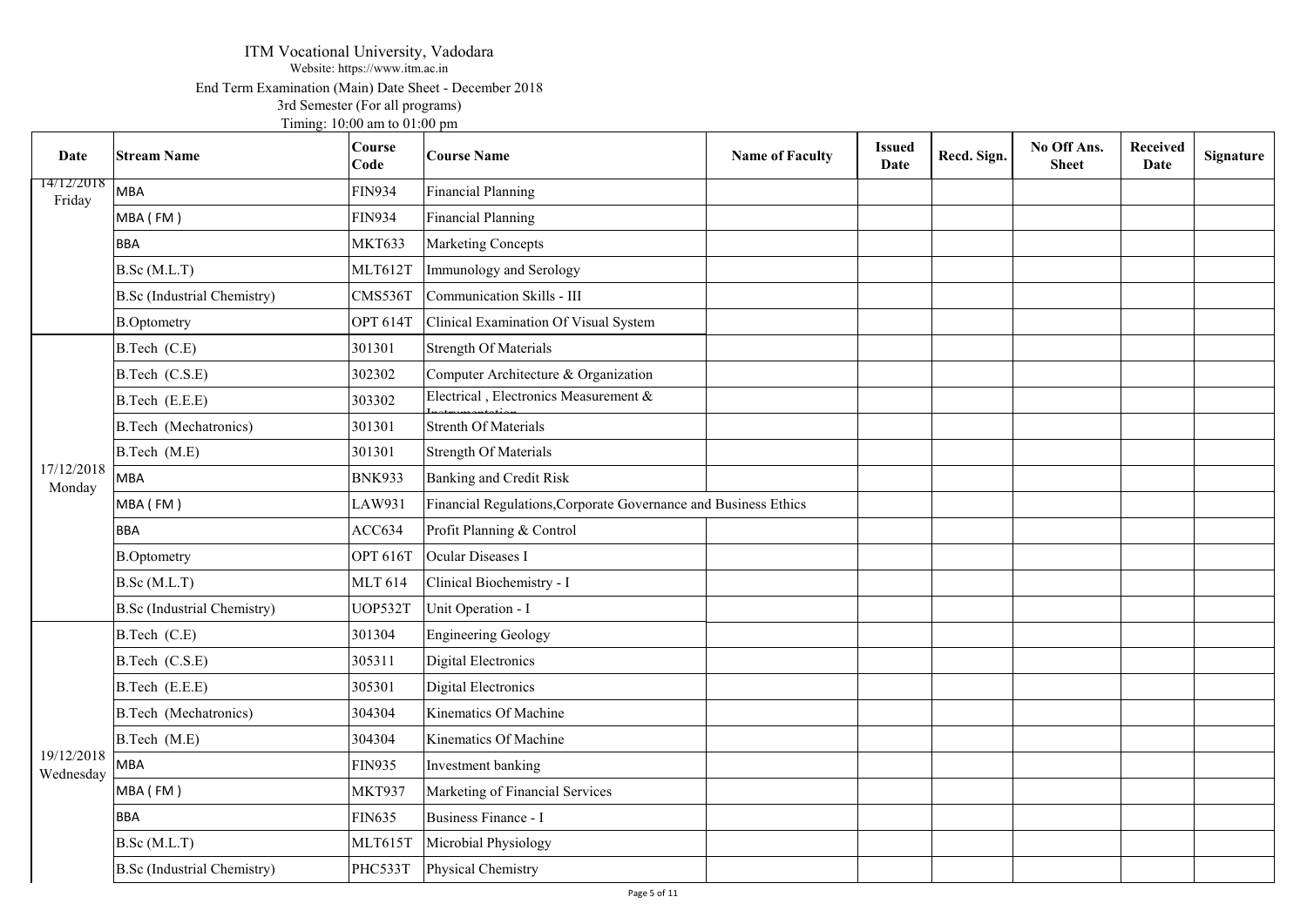#### ITM Vocational University, Vadodara Website: https://www.itm.ac.in End Term Examination (Main) Date Sheet - December 2018 3rd Semester (For all programs) Timing: 10:00 am to 01:00 pm 19/12/2018 TTM Vocationa Website: https://website.org/

| Date | <b>Stream Name</b> | <b>Course</b><br>Code | <b>Course Name</b>  | <b>Name of Faculty</b> | Issued<br>Date | Recd. Sign. | No Off Ans.<br><b>Sheet</b> | Received<br>Date | Signature |  |
|------|--------------------|-----------------------|---------------------|------------------------|----------------|-------------|-----------------------------|------------------|-----------|--|
|      | B.Optometry        | OPT611T               | Ocular Microbiology |                        |                |             |                             |                  |           |  |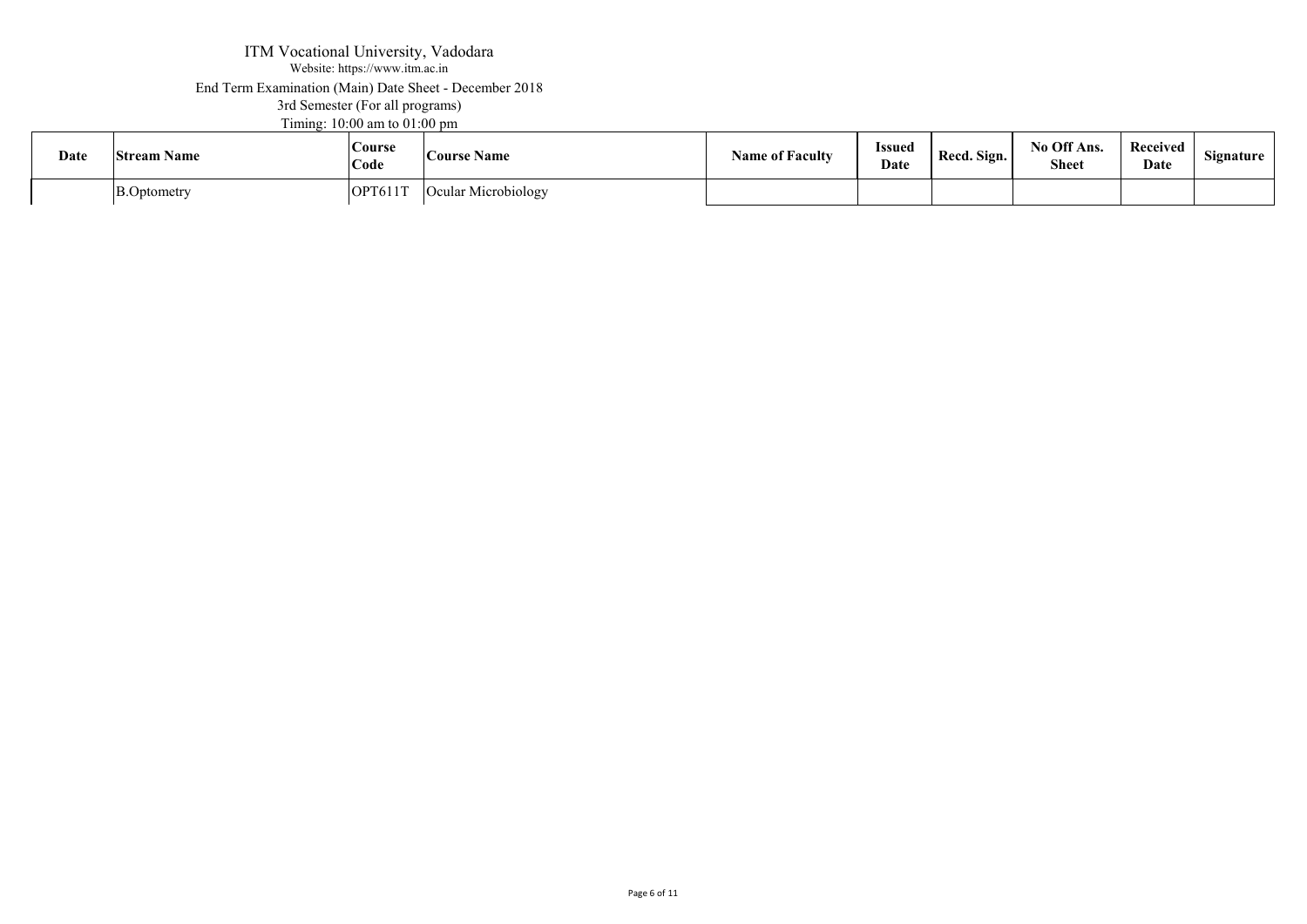### ITM Vocational University, Vadodara Website: https://www.itm.ac.in End Term Examination (Main) Date Sheet - December 2018 3rd Semester (For all programs) Timing: 10:00 am to 01:00 pm

| Date       | <b>Stream Name</b>          | <b>Course</b><br>Code | <b>Course Name</b>                      | <b>Name of Faculty</b> | <b>Issued</b><br>Date | Recd. Sign. | No Off Ans.<br><b>Sheet</b> | Received<br>Date | Signature |
|------------|-----------------------------|-----------------------|-----------------------------------------|------------------------|-----------------------|-------------|-----------------------------|------------------|-----------|
|            | B.Tech (C.E)                | 301303                | Surveying-I                             |                        |                       |             |                             |                  |           |
|            | B.Tech (C.S.E)              | 302304                | Advanced C                              |                        |                       |             |                             |                  |           |
|            | B.Tech (E.E.E)              | 303303                | Object Orianted Programing              |                        |                       |             |                             |                  |           |
|            | B.Tech (Mechatronics)       | 305603                | Thermal Engineering                     |                        |                       |             |                             |                  |           |
| 21/12/2018 | B.Tech (M.E)                | 304302                | Material Science And Metullargy         |                        |                       |             |                             |                  |           |
| Friday     | MBA                         | MGT936                | Leadership and Corporate Accountability |                        |                       |             |                             |                  |           |
|            | MBA (FM)                    | <b>FIN938</b>         | <b>Risk Management</b>                  |                        |                       |             |                             |                  |           |
|            | <b>B.Optometry</b>          | <b>OPT 612T</b>       | Optometrics Optics I                    |                        |                       |             |                             |                  |           |
|            | B.Sc(M.L.T)                 |                       | MLT 616T Molecular Biology              |                        |                       |             |                             |                  |           |
|            | B.Sc (Industrial Chemistry) | ENV534T               | <b>Environmental Chemistry</b>          |                        |                       |             |                             |                  |           |

**Note:**

1. Student shall entered in the examination room 15 minutes before the start of exam.

2. Any electronics device Such as Smart / Digital Watches, mobile phones, Bluetooth devices, head phones (including micro & wireless), buttonhole cameras, scanner, storage devices, I-Pod, Pager / etc. are not allowed in the examination room.

3. Above date sheet is available on University Website also.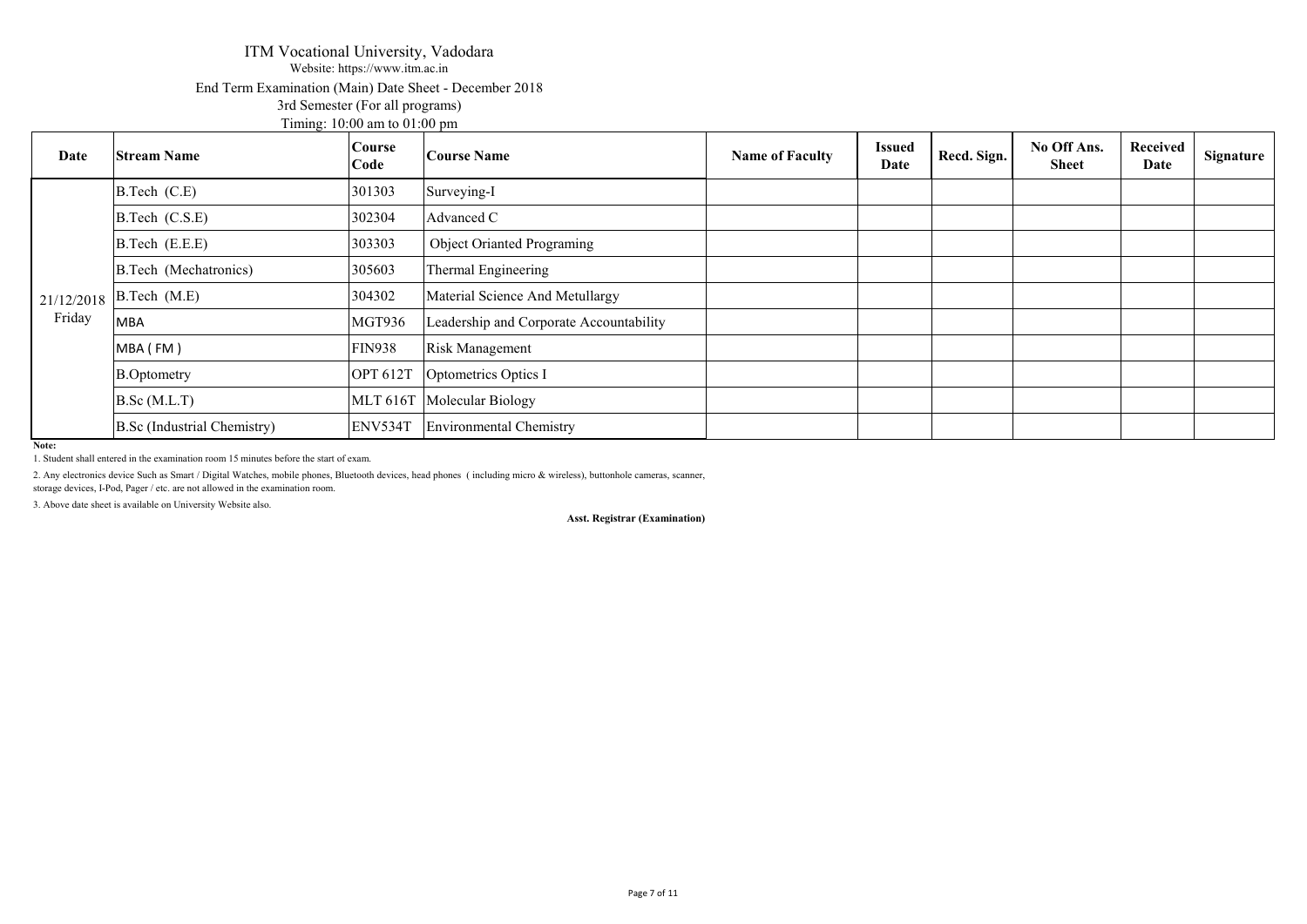#### ITM Vocational University, Vadodara Website: https://www.itm.ac.in

End Term Examination (Main) Date Sheet - December 2018

5th Semester (For all programs) Timing:  $10:00$  am to  $01:00$  pm

| Date        | <b>Stream Name</b>                 | Course<br>Code | <b>Course Name</b>                                 | <b>Name of Faculty</b> | <b>Issued</b><br>Date | Sign. | No Off Ans.<br><b>Sheet</b> | Received<br>Date | Signature |
|-------------|------------------------------------|----------------|----------------------------------------------------|------------------------|-----------------------|-------|-----------------------------|------------------|-----------|
|             | B.Tech (C.E)                       | 301503         | Hydrology & Water Resources Engineering            |                        |                       |       |                             |                  |           |
|             | B.Tech (C.S.E)                     | 302501         | Computer Graphics                                  |                        |                       |       |                             |                  |           |
|             | B.Tech (E.E.E)                     | 303505         | Microprocessor & Microcontroller                   |                        |                       |       |                             |                  |           |
| 10/12/201   | <b>B.Tech</b> (Mechatronics)       | 305504         | Material Technology                                |                        |                       |       |                             |                  |           |
| 8<br>Monday | B.Tech (M.E)                       | 304504         | Heat & Mass Transfer                               |                        |                       |       |                             |                  |           |
|             | <b>BBA</b>                         | <b>MGT751</b>  | Management Information System                      |                        |                       |       |                             |                  |           |
|             | <b>B.Optometry</b>                 | OPT705T        | Binocular Vision - 1                               |                        |                       |       |                             |                  |           |
|             | <b>B.SC</b> (Industrial Chemistry) | OCH552T        | Organic Chemistry - II                             |                        |                       |       |                             |                  |           |
|             | B.Sc (M.L.T)                       | MLT711T        | Parasiology                                        |                        |                       |       |                             |                  |           |
|             | B.Tech (C.E)                       | 301505         | Environmental Engineering -I                       |                        |                       |       |                             |                  |           |
|             | B.Tech (C.S.E)                     | 302502         | Operating System                                   |                        |                       |       |                             |                  |           |
|             | B.Tech (E.E.E)                     | 303506         | Sensor Network & Instrumentation                   |                        |                       |       |                             |                  |           |
| 12/12/201   | <b>B.Tech</b> (Mechatronics)       | 305502         | Microcontroller                                    |                        |                       |       |                             |                  |           |
|             | Wednesda B.Tech $(M.E)$            | 304503         | Dynamics Of Machine                                |                        |                       |       |                             |                  |           |
| y           | <b>BBA</b>                         | <b>ECN752</b>  | Indian Economy                                     |                        |                       |       |                             |                  |           |
|             | <b>B.Optometry</b>                 | OPT703T        | Geriatric Optometry                                |                        |                       |       |                             |                  |           |
|             | <b>B.SC</b> (Industrial Chemistry) | IPR556T        | Imntellectual Property Rights                      |                        |                       |       |                             |                  |           |
|             | B.Sc (M.L.T)                       | <b>MLT712T</b> | Histopathology and Histopathological<br>Techniques |                        |                       |       |                             |                  |           |
|             | B.Tech (C.E)                       | 301502         | Structure Analysis - II                            |                        |                       |       |                             |                  |           |
|             | B.Tech (C.S.E)                     | 302505         | Analog & Digital Communication                     |                        |                       |       |                             |                  |           |
|             | B.Tech (E.E.E)                     | 303504         | Artificial Intelligence Techniques                 |                        |                       |       |                             |                  |           |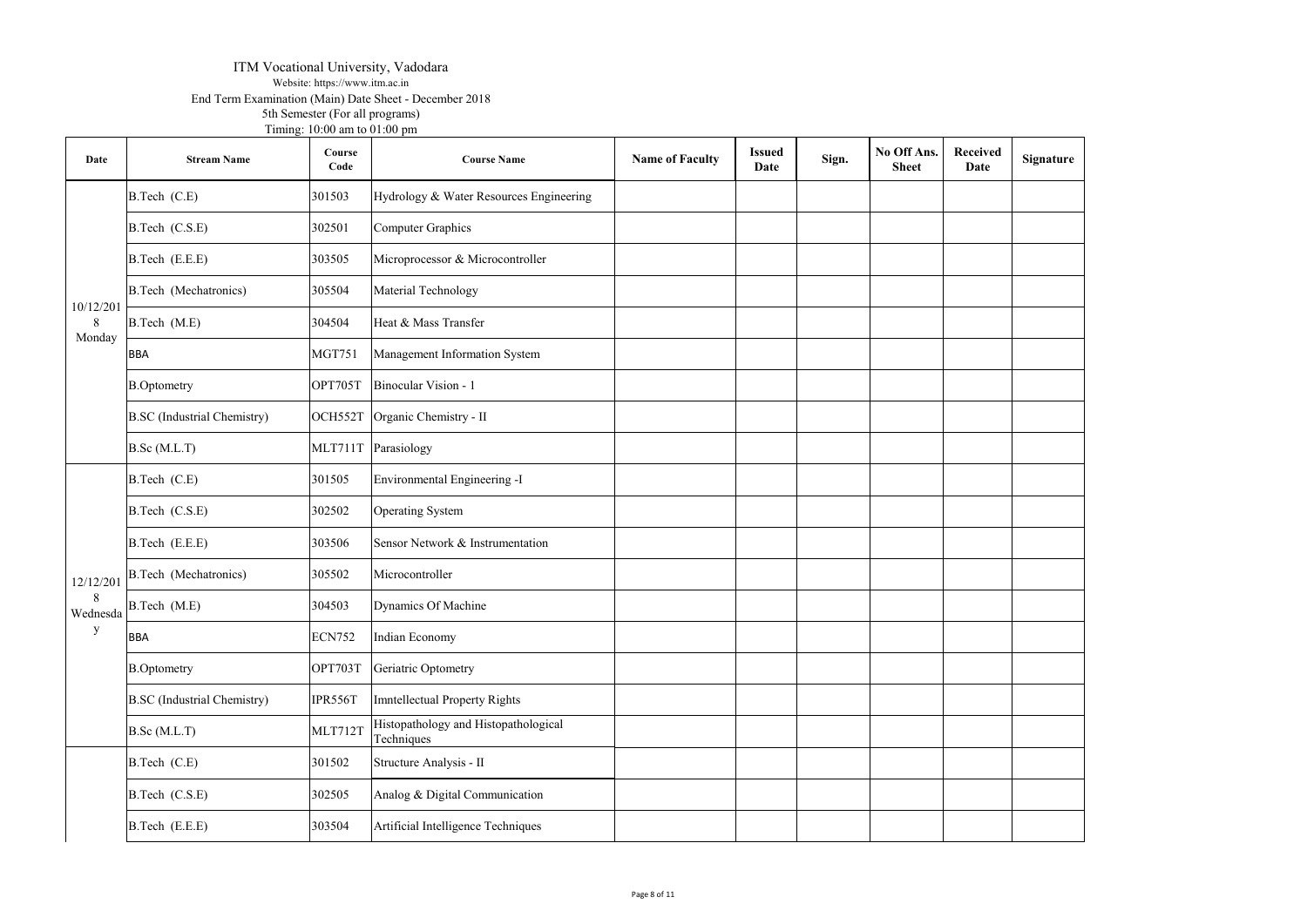#### ITM Vocational University, Vadodara Website: https://www.itm.ac.in

End Term Examination (Main) Date Sheet - December 2018

5th Semester (For all programs)

|                |                                    | Timing: 10:00 am to 01:00 pm |                                                  |                        |                       |       |                             |                         |           |
|----------------|------------------------------------|------------------------------|--------------------------------------------------|------------------------|-----------------------|-------|-----------------------------|-------------------------|-----------|
| Date           | <b>Stream Name</b>                 | Course<br>Code               | <b>Course Name</b>                               | <b>Name of Faculty</b> | <b>Issued</b><br>Date | Sign. | No Off Ans.<br><b>Sheet</b> | <b>Received</b><br>Date | Signature |
|                | <b>B.Tech</b> (Mechatronics)       | 305503                       | <b>Industrial Engineering</b>                    |                        |                       |       |                             |                         |           |
| 14/12/201<br>8 | B.Tech (M.E)                       | 304501                       | <b>Advance Fluid Mechanics</b>                   |                        |                       |       |                             |                         |           |
| Friday         | <b>BBA</b>                         | <b>BNK753</b>                | Banking Law & Practice                           |                        |                       |       |                             |                         |           |
|                | <b>B.Optometry</b>                 | OPT 701T                     | Contact Lens I                                   |                        |                       |       |                             |                         |           |
|                | <b>B.SC</b> (Industrial Chemistry) | INP551T                      | Industrial Instrumentation & Process Control -   |                        |                       |       |                             |                         |           |
|                | B.Sc (M.L.T)                       | <b>MLT 713T</b>              | Immunology And Blood Bank                        |                        |                       |       |                             |                         |           |
|                | B.Tech (C.E)                       | 301504                       | Geotechnical Engineering - II                    |                        |                       |       |                             |                         |           |
|                | B.Tech (C.S.E)                     | 302503                       | Programming In Java                              |                        |                       |       |                             |                         |           |
|                | B.Tech (E.E.E)                     | 303502                       | Power System - I                                 |                        |                       |       |                             |                         |           |
|                | <b>B.Tech</b> (Mechatronics)       | 304502                       | Design Of Machine Elements                       |                        |                       |       |                             |                         |           |
| 17/12/201<br>8 | B.Tech (M.E)                       | 304502                       | Design Of Machine Elements                       |                        |                       |       |                             |                         |           |
| Monday         | <b>BBA</b>                         | <b>MKT754</b>                | Advertising & Public Relations                   |                        |                       |       |                             |                         |           |
|                | <b>B.Optometry</b>                 | OPT706T                      | <b>Systemic Diseases</b>                         |                        |                       |       |                             |                         |           |
|                | <b>B.SC</b> (Industrial Chemistry) | <b>UNP553T</b>               | <b>Unit Process</b>                              |                        |                       |       |                             |                         |           |
|                | B.Sc (M.L.T)                       | <b>MLT 714</b>               | Virology                                         |                        |                       |       |                             |                         |           |
|                | B.Tech (C.E)                       | 301501                       | <b>Tranportation Engineering</b>                 |                        |                       |       |                             |                         |           |
|                | B.Tech (C.S.E)                     | 302504                       | <b>Computer Networks</b>                         |                        |                       |       |                             |                         |           |
|                | B.Tech (E.E.E)                     | 303503                       | Control System Engineering                       |                        |                       |       |                             |                         |           |
| 19/12/201      | <b>B.Tech</b> (Mechatronics)       | 305501                       | Control System                                   |                        |                       |       |                             |                         |           |
| -8<br>Wednesda | B.Tech (M.E)                       | 300501                       | Engineering Economics & Industrial<br>Management |                        |                       |       |                             |                         |           |
| y              | <b>BBA</b>                         | <b>HRM755</b>                | Human Resources Development                      |                        |                       |       |                             |                         |           |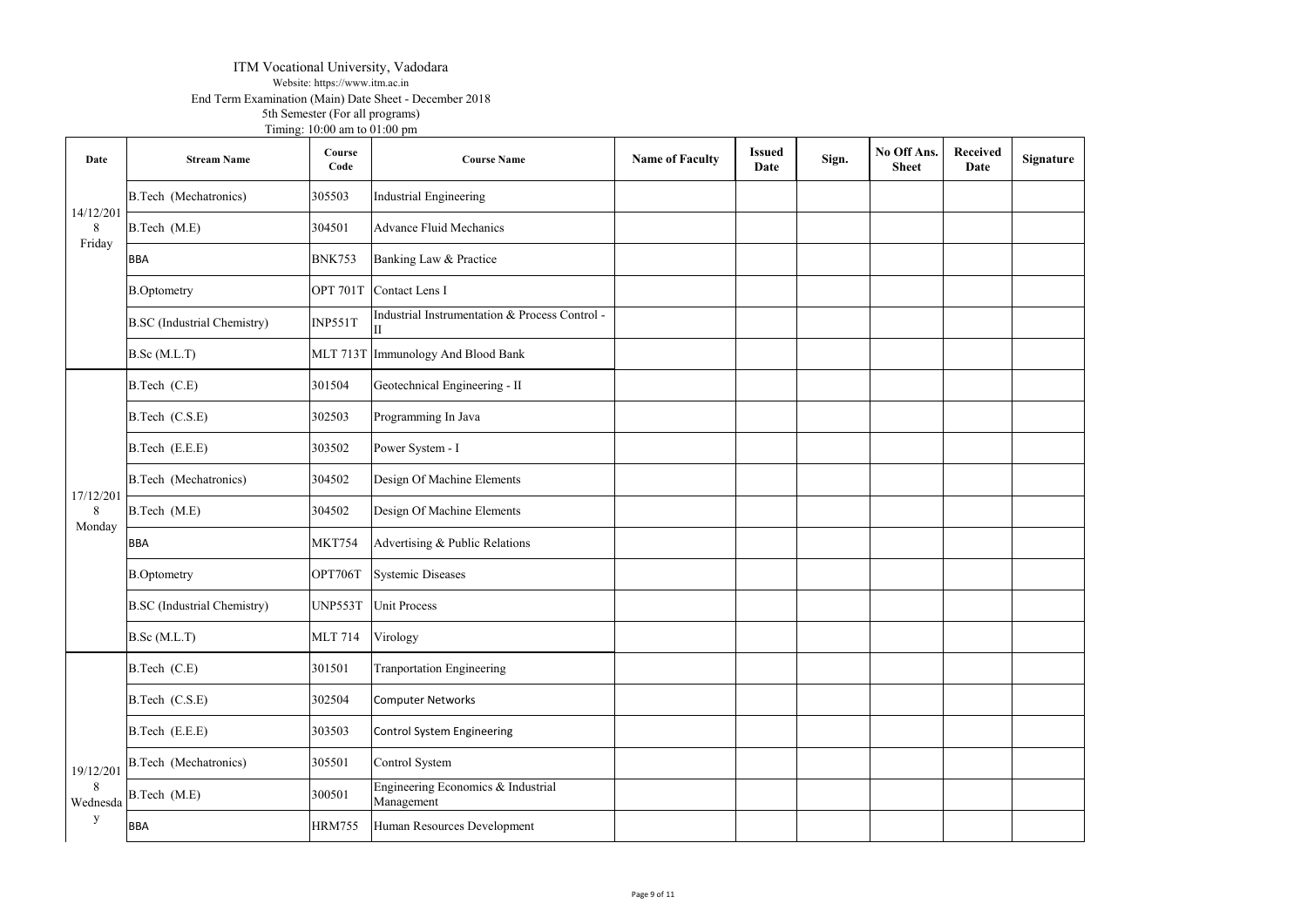#### ITM Vocational University, Vadodara Website: https://www.itm.ac.in End Term Examination (Main) Date Sheet - December 2018 5th Semester (For all programs)

|             |                                    | 5th Semester (For all programs)                    |                                 |                        |                       |       |                      |                  |           |
|-------------|------------------------------------|----------------------------------------------------|---------------------------------|------------------------|-----------------------|-------|----------------------|------------------|-----------|
| Date        | <b>Stream Name</b>                 | Timing: $10:00$ am to $01:00$ pm<br>Course<br>Code | <b>Course Name</b>              | <b>Name of Faculty</b> | <b>Issued</b><br>Date | Sign. | No Off Ans.<br>Sheet | Received<br>Date | Signature |
|             | <b>B.Optometry</b>                 | OPT704T                                            | Peditric Optometry              |                        |                       |       |                      |                  |           |
|             | <b>B.SC</b> (Industrial Chemistry) | IMM554T                                            | Industrial management - II      |                        |                       |       |                      |                  |           |
|             | B.Sc(M.L.T)                        |                                                    | MLT 715T Basic Tissue Pathology |                        |                       |       |                      |                  |           |
|             | B.Tech (E.E.E)                     | 303501                                             | Electrical Machine -II          |                        |                       |       |                      |                  |           |
|             | $21/12/201$ B.Tech (Mechatronics)  | 305505                                             | Manufacturing Process - II      |                        |                       |       |                      |                  |           |
| 8<br>Friday | <b>B.Optometry</b>                 |                                                    | <b>OPT 702T</b> Low Vision Aid  |                        |                       |       |                      |                  |           |
|             | <b>B.SC</b> (Industrial Chemistry) | ANC555T                                            | Analytical Chemistry - II       |                        |                       |       |                      |                  |           |

**Note:** 1. Student shall entered in the examination room 15 minutes before the start of exam.

2. Any electronics device Such as Smart / Digital Watches, mobile phones, Bluetooth devices, head phones (including micro & wireless), buttonhole camer, storage devices, I-Pod, Pager / etc. are not allowed in the examinati

3. Above date sheet is available on University Website also.